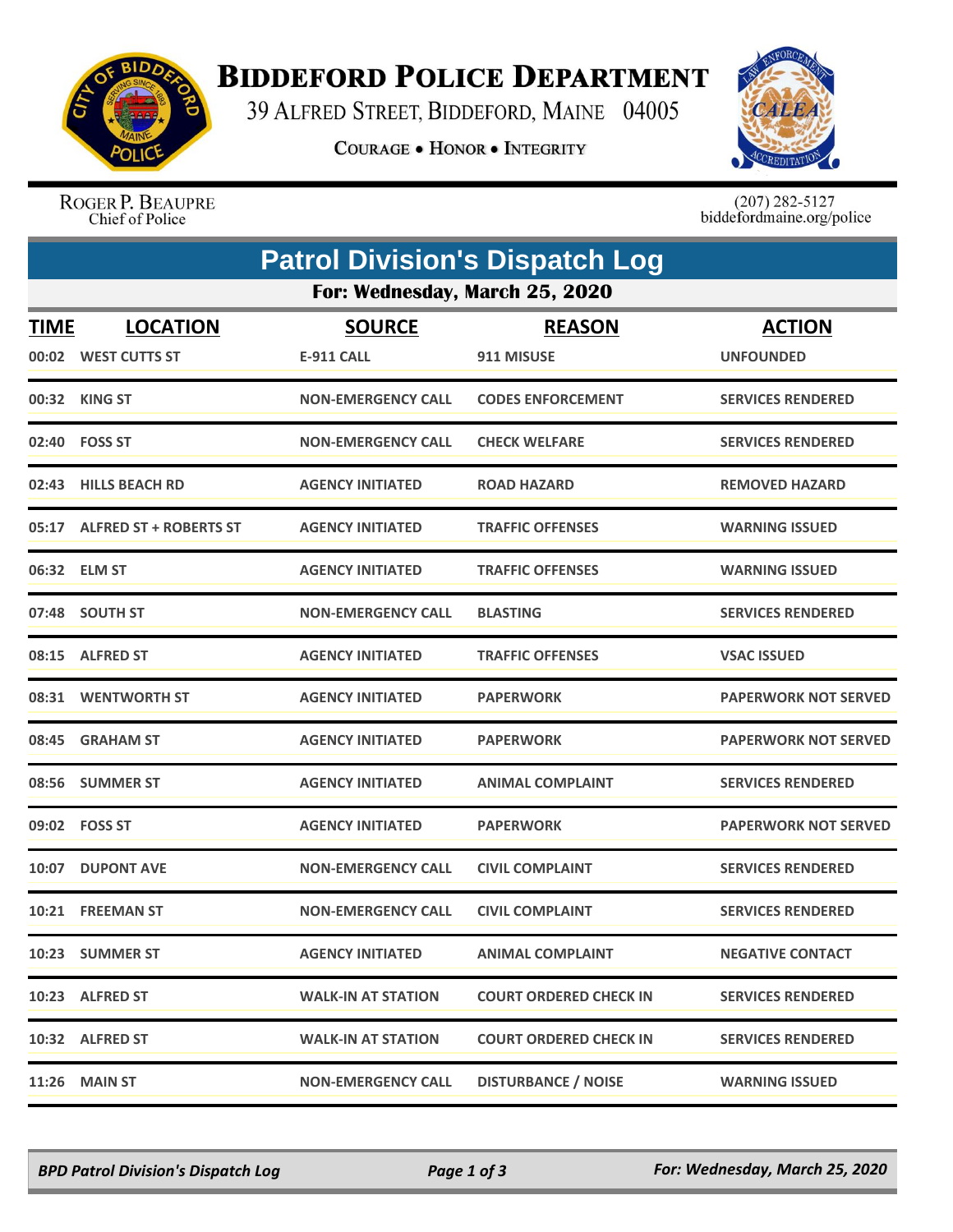| <b>TIME</b> | <b>LOCATION</b>               | <b>SOURCE</b>             | <b>REASON</b>                                    | <b>ACTION</b>                |
|-------------|-------------------------------|---------------------------|--------------------------------------------------|------------------------------|
|             | <b>11:42 MAIN ST</b>          | <b>E-911 CALL</b>         | <b>SUSPICION</b>                                 | <b>SERVICES RENDERED</b>     |
|             | 12:10 BIRCH ST                | <b>AGENCY INITIATED</b>   | <b>PRO-ACTIVE DV RESPONSE TEAM</b>               | <b>NEGATIVE CONTACT</b>      |
| 12:12       | <b>NEWTOWN RD</b>             | <b>NON-EMERGENCY CALL</b> | <b>SUSPICION</b>                                 | <b>NEGATIVE CONTACT</b>      |
|             | <b>12:17 GREEN ST</b>         | <b>AGENCY INITIATED</b>   | <b>PRO-ACTIVE DV RESPONSE TEAM</b>               | <b>NO VIOLATION</b>          |
|             | 12:19 ALFRED ST               | <b>NON-EMERGENCY CALL</b> | <b>TRAINING DISPATCH</b>                         | <b>NO ACTION REQUIRED</b>    |
|             | 12:40 HIGH ST                 | <b>NON-EMERGENCY CALL</b> | <b>DV NOTIFICATION</b>                           | <b>SERVICES RENDERED</b>     |
|             | 12:42 ALFRED ST               | <b>AGENCY INITIATED</b>   | <b>PRO-ACTIVE DV RESPONSE TEAM</b>               | <b>NEGATIVE CONTACT</b>      |
|             | 12:46 SUMMER ST               | <b>AGENCY INITIATED</b>   | <b>ANIMAL COMPLAINT</b>                          | <b>SERVICES RENDERED</b>     |
|             | 13:01 ALFRED ST               | <b>E-911 CALL</b>         | <b>DISTURBANCE / NOISE</b>                       | <b>SERVICES RENDERED</b>     |
| 14:29       | <b>MASON ST</b>               | <b>E-911 CALL</b>         | <b>DOMESTIC COMPLAINTS</b>                       | <b>REPORT TAKEN</b>          |
|             | 15:00 MAIN ST + MAPLEWOOD AVE | <b>E-911 CALL</b>         | 911 MISUSE                                       | <b>SERVICES RENDERED</b>     |
|             | 15:24 ALFRED ST               | <b>WALK-IN AT STATION</b> | <b>DOMESTIC COMPLAINTS</b>                       | <b>SERVICES RENDERED</b>     |
| 15:27       | <b>SUMMER ST</b>              | <b>AGENCY INITIATED</b>   | <b>ANIMAL COMPLAINT</b>                          | <b>SERVICES RENDERED</b>     |
|             | 16:11 BIRCH ST                | <b>NON-EMERGENCY CALL</b> | <b>CIVIL COMPLAINT</b>                           | <b>SERVICES RENDERED</b>     |
|             | 16:44 FOGG AVE                | <b>NON-EMERGENCY CALL</b> | <b>CIVIL COMPLAINT</b>                           | <b>CIVIL COMPLAINT</b>       |
|             | 16:57 LINCOLN ST              | <b>E-911 CALL</b>         | ATTEMPTED/THREATENED SUICIDE TRANSPORT TO CRISIS |                              |
|             | 17:06 CLEAVES ST              | <b>NON-EMERGENCY CALL</b> | <b>ROAD HAZARD</b>                               | <b>REFERRED OTHER AGENCY</b> |
|             | 17:08 STATE ST                | <b>NON-EMERGENCY CALL</b> | <b>CIVIL COMPLAINT</b>                           | <b>SERVICES RENDERED</b>     |
|             | 17:09 HALLCZUK RD             | <b>E-911 CALL</b>         | <b>CHECK WELFARE</b>                             | <b>SERVICES RENDERED</b>     |
|             | 17:14 AMHERST ST              | E-911 CALL                | 911 MISUSE                                       | <b>NO ACTION REQUIRED</b>    |
|             | 17:28 BIRCH ST                | <b>NON-EMERGENCY CALL</b> | <b>DRUG</b>                                      | <b>NO VIOLATION</b>          |
|             | 17:43 ALFRED ST               | <b>NON-EMERGENCY CALL</b> | <b>RADIO PROBLEM</b>                             | <b>SERVICES RENDERED</b>     |
|             | 19:13 ELM ST                  | <b>NON-EMERGENCY CALL</b> | <b>ARTICLES LOST/FOUND</b>                       | <b>NO ACTION REQUIRED</b>    |
|             | <b>19:15 KING ST</b>          | <b>E-911 CALL</b>         | <b>DRUNKENNESS</b>                               | <b>REFERRED OTHER AGENCY</b> |
|             | 19:38 HILLSIDE AVE            | <b>E-911 CALL</b>         | 911 MISUSE                                       | <b>SERVICES RENDERED</b>     |

*BPD Patrol Division's Dispatch Log Page 2 of 3 For: Wednesday, March 25, 2020*